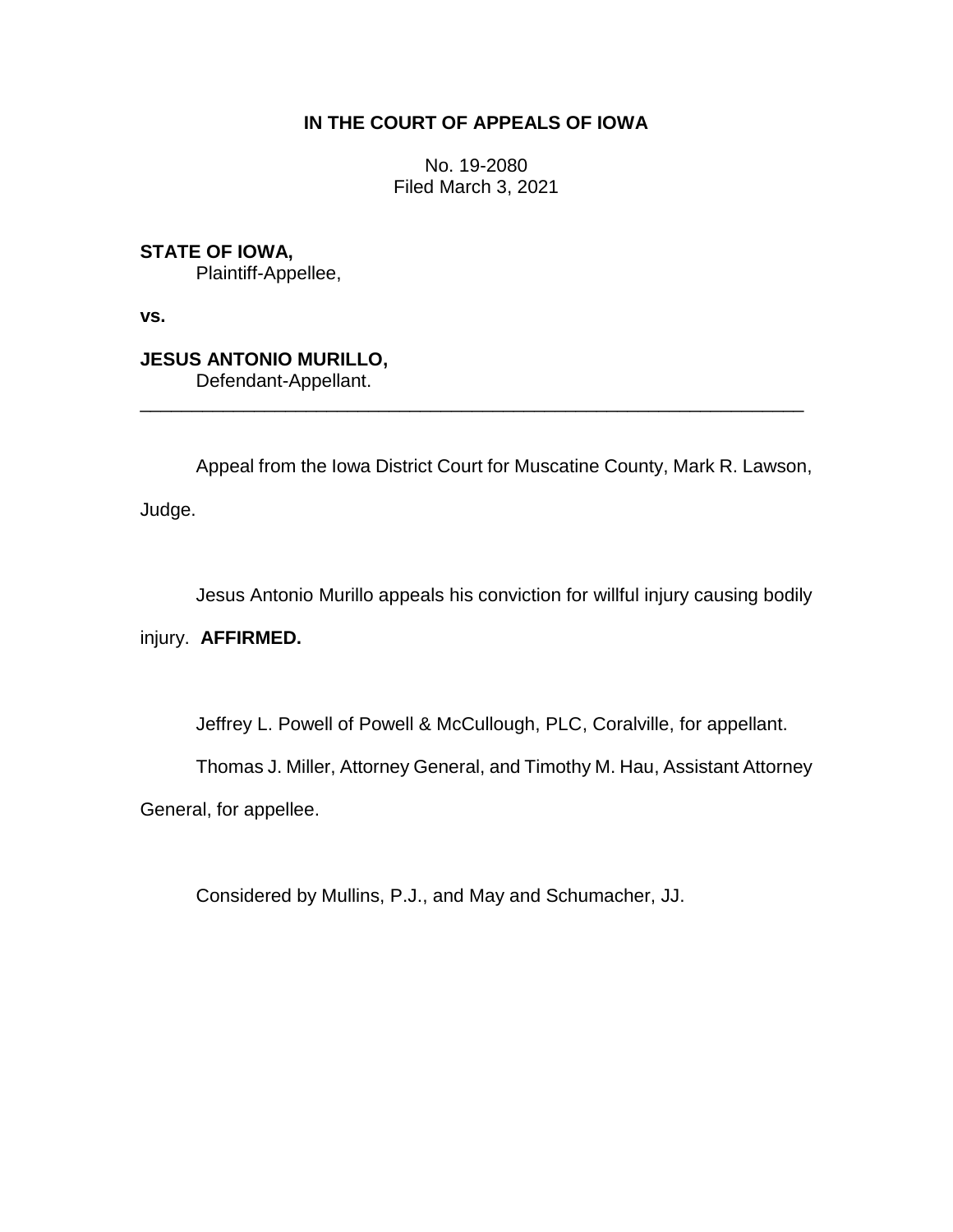#### **SCHUMACHER, Judge.**

 $\overline{a}$ 

Jesus Antonio Murillo appeals his conviction for willful injury. His sole challenge on appeal is whether sufficient evidence was presented to support his conviction. Specifically, Murillo argues the State failed to prove intent to commit serious injury and therefore the district court's denial of his motion for judgment of acquittal was in error. We find the record contains substantial evidence to support the conviction. Accordingly, we affirm.

#### **I. Background and Prior Proceedings**

On July 11, 2019, Ricardo Trevino and Murillo began drinking in a wooded area of a park in Muscatine, Iowa.<sup>1</sup> At some point after the two consumed alcohol in the park, Trevino and Murillo traveled to the home of Trevino's stepfather, Jose Gomez-Medina.

While at the home, Murillo began repeatedly punching Trevino. Trevino was knocked unconscious and fell to the ground. Murillo, however, continued punching and kicking Trevino in the head and ribs. The force of Murillo's kicks left shoelace imprints on Trevino's torso.

As Murillo continued to inflict blows on Trevino outside the residence, Gomez-Medina rushed out of his home to intervene. However, Murillo charged Gomez-Medina, causing Gomez-Medina to retreat into his home.

Deanna Reed, who was driving by the Gomez-Medina home, witnessed Murillo punching and kicking Trevino. Reed pulled her vehicle over, exited, and began to shout at Murillo in an attempt to stop the assault. Reed, who did not

<sup>&</sup>lt;sup>1</sup> Trevino and Murillo had purchased "thirteen shooters of 99 Bananas" prior to going to the wooded area of the park.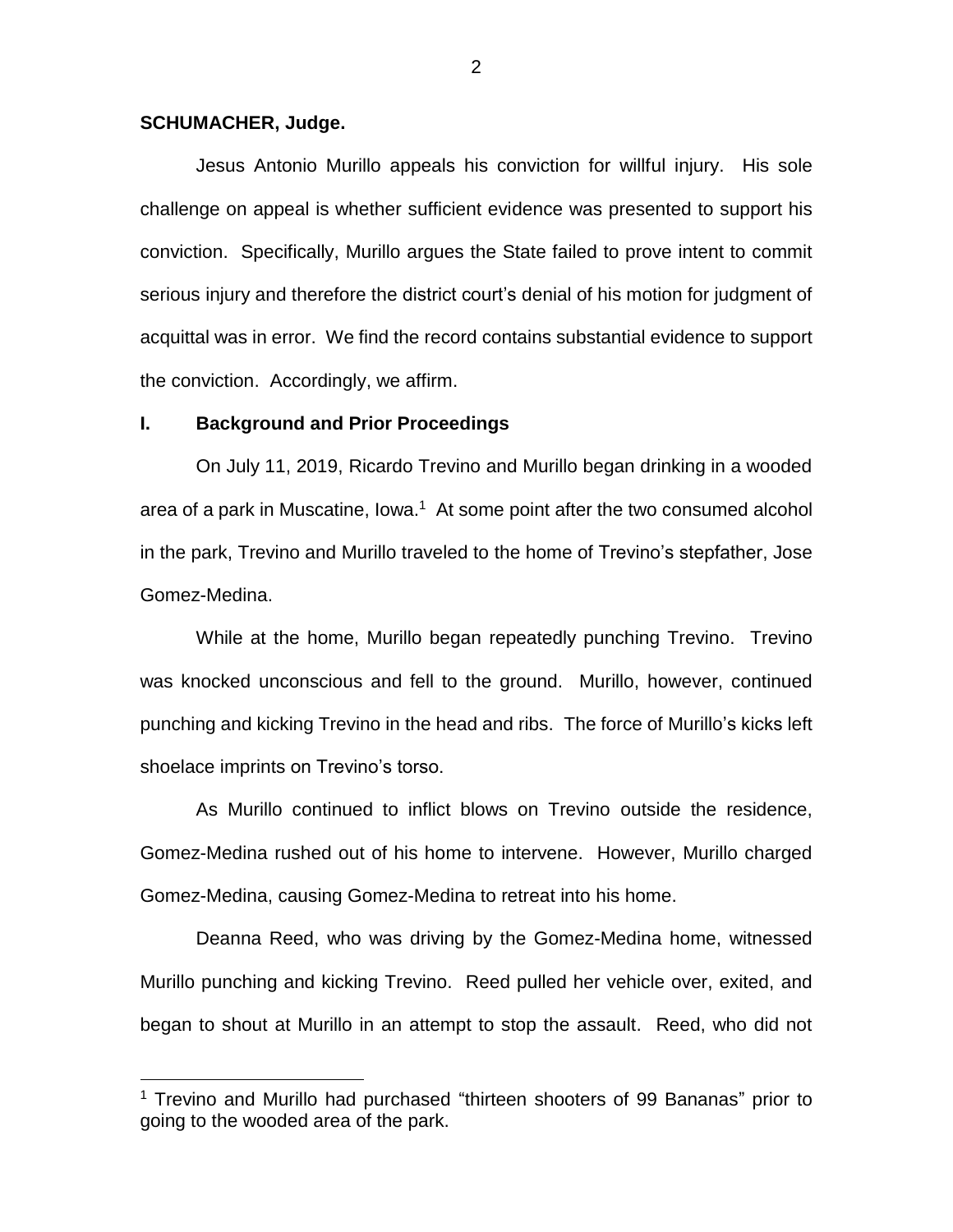know the identity of either man at the time, observed Murillo strike Trevino multiple times. Murillo charged Reed, causing Reed to retreat into her vehicle. At the time, Reed believed Trevino was dead. Murillo turned his attention back to Trevino, continuing to kick the unconscious Trevino. At some point, Murillo was able to enter the Gomez-Medina home and officers took him into custody at this location.<sup>2</sup> Trevino sustained a broken nose and a fractured orbital bone in his left eye.

Murillo was charged with willful injury in violation of Iowa Code section 708.4(1) (2019), a class "C" felony. At Murillo's jury trial on September 20, 2019, Murillo filed a motion for directed verdict, arguing the State had not proven by a preponderance of the evidence the alleged victim received a serious injury as defined by law. The trial court granted the motion for directed verdict and dismissed the charge of willful injury under Iowa Code section 708.4(1). The court allowed the jury to consider the lesser charge of willful injury under Iowa Code section 708.4(2), a class "D" felony. $3$ 

The jury returned a guilty verdict on the willful injury charge. Murillo was sentenced on December 13, 2019, to an indeterminate five years of incarceration but was granted a suspended sentence. The minimum fine was imposed, and Murillo was ordered to successfully complete programming at the Residential Correctional Facility in Davenport. Murillo now appeals.

 $\overline{a}$ 

3

<sup>&</sup>lt;sup>2</sup> Although not at issue in this appeal, after the assault on Trevino, Murillo assaulted the homeowner's daughter, rendering her unconscious.

 $3$  As part of the district court's oral ruling on the motion for judgment of acquittal, the court held that the State failed to prove Trevino suffered a serious injury but held that "a rational fact finder could find the defendant had an intent to inflict serious injury."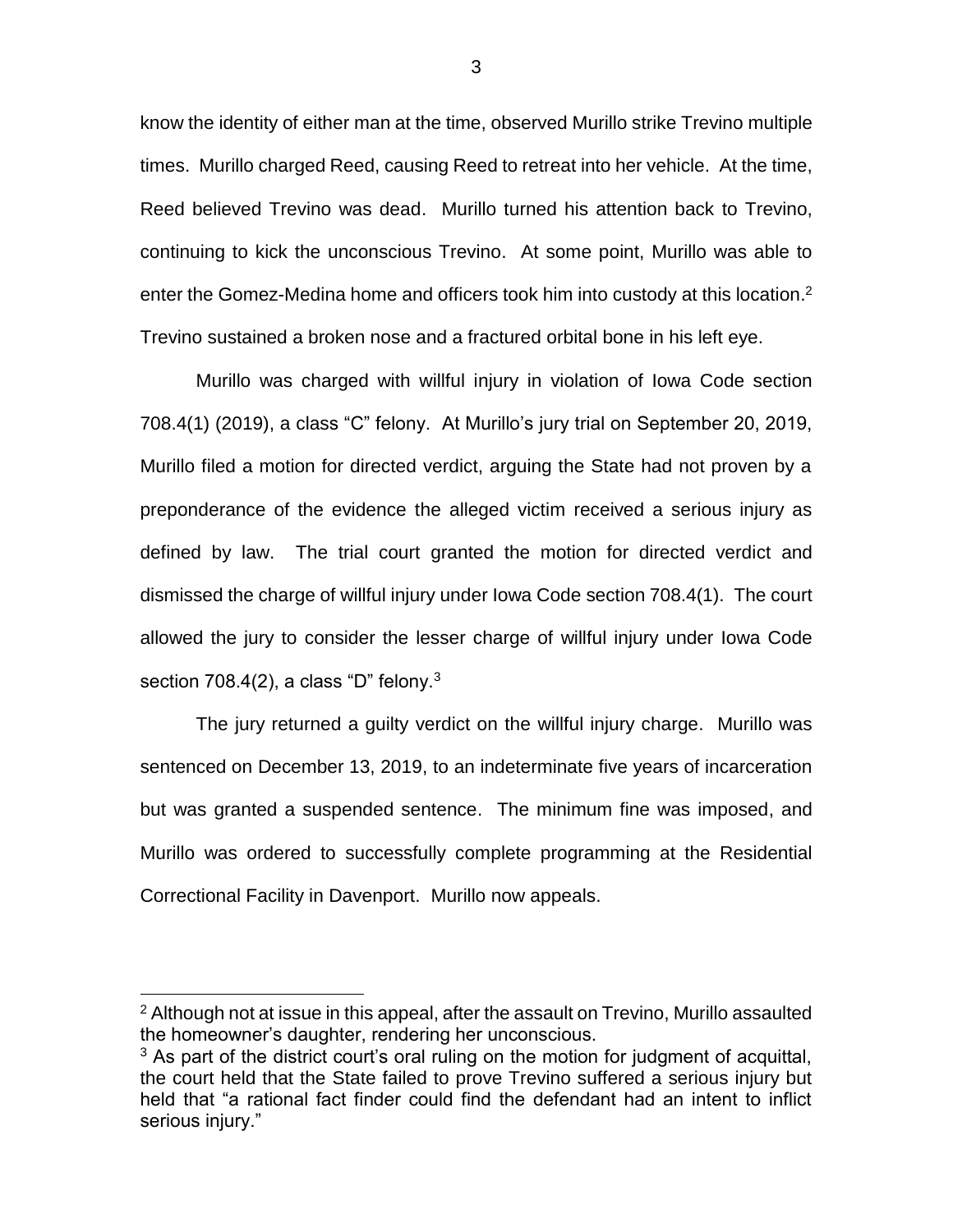## **II. Sufficiency of the Evidence**

## **A. Standard of Review**

Sufficiency-of-evidence claims are reviewed for correction of errors at law. *State v. Sanford*, 814 N.W.2d 611, 615 (Iowa 2012). A verdict is binding upon this court and will be upheld unless it is not supported by substantial evidence. *State v. Tipton*, 897 N.W.2d 653, 692 (Iowa 2017). Substantial evidence is evidence that would convince a rational trier of fact the defendant is guilty beyond a reasonable doubt. *Id.* If evidence raises mere suspicion, speculation, or conjecture, it is not substantial. *State v. Howse*, 875 N.W.2d 684, 688 (Iowa 2016). We consider all evidence in the record, not just evidence supporting guilt. *Tipton*, 897 N.W.2d at 692. We view all relevant evidence in the light most favorable to the prosecution. *Id.* 

## **B. Merits**

The elements of willful injury pursuant to Iowa Code section 708.4(2) include: (1) committing an act which is not justified, (2) with the intent to cause serious injury, and (3) causing bodily injury. *State v. Benedict*, No. 14-1496, 2015 WL 3876796, at \*3 (Iowa Ct. App. June 24, 2015). Murillo's sole claim on appeal is the evidence presented by the State was insufficient to support the jury's verdict that he intended to cause serious injury to Trevino. Murillo cites the district court's ruling on the original charge that the State failed as a matter of law to prove a serious injury occurred. We begin with noting Murillo was convicted of willful injury in violation of Iowa Code section 708.4(2), and as such, "the evidence only needed to support a finding that a *bodily* injury occurred, not that a *serious* injury was inflicted." *See State v. Vandermark*, No. 19-2112, 2021 WL 210972, at \*4 (Iowa

4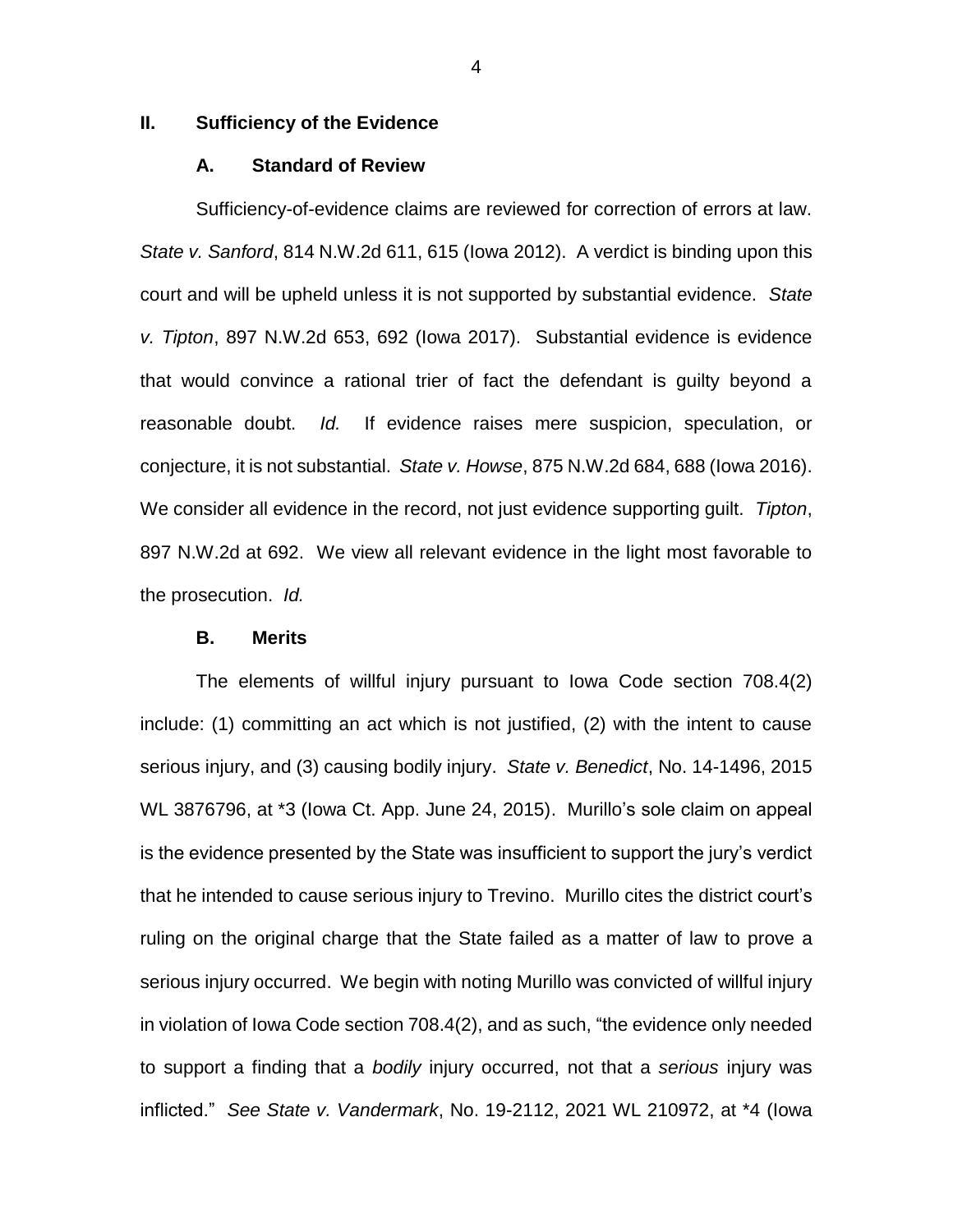Ct. App. Jan. 21, 2021). As to the intent, Murillo argues there was inadequate evidence he intended to cause a serious injury, as "there was not testimony at Murillo's trial regarding [the victim's] injuries that would indicate anything beyond mere bodily injuries. No additional evidence regarding Murillo's intent was presented."

We reject Murillo's argument. We are convinced that a rational jury could have found the evidence established Murillo possessed the requisite intent. As both the State and Murillo concede, "proof of intent usually consists of circumstantial evidence and the inferences that can be drawn from that evidence." *State v. Adams*, 554 N.W.2d 686, 692 (Iowa 1996). The jury can "infer intent from the normal consequences of one's actions." *State v. Evans*, 671 N.W.2d 720, 724– 25 (Iowa 2003). The jury can also infer intent from the extent of the victim's injuries. *State v. Bell*, 223 N.W.2d 181, 184 (Iowa 1974).

Murillo punched the victim repeatedly with his fists. After the victim was unconscious, Murillo kicked the victim multiple times in the head and ribs. The victim remained on the ground, unresponsive. Murillo struck the victim in his head with enough force to fracture the victim's nose and orbital bone. Murillo kicked the victim in the chest with enough force to leave shoelace imprints on the victim's torso. While Murillo was attacking the victim, two bystanders tried to intervene but were deterred by Murillo. Murillo, even after being interrupted on two separate occasions by the bystanders, continued to strike the unconscious victim.

Viewing the evidence in the light most favorable to the State, including reasonable inferences, there is substantial evidence from which the jury could find Murillo intended to inflict a serious injury upon the victim. Therefore, the court did

5